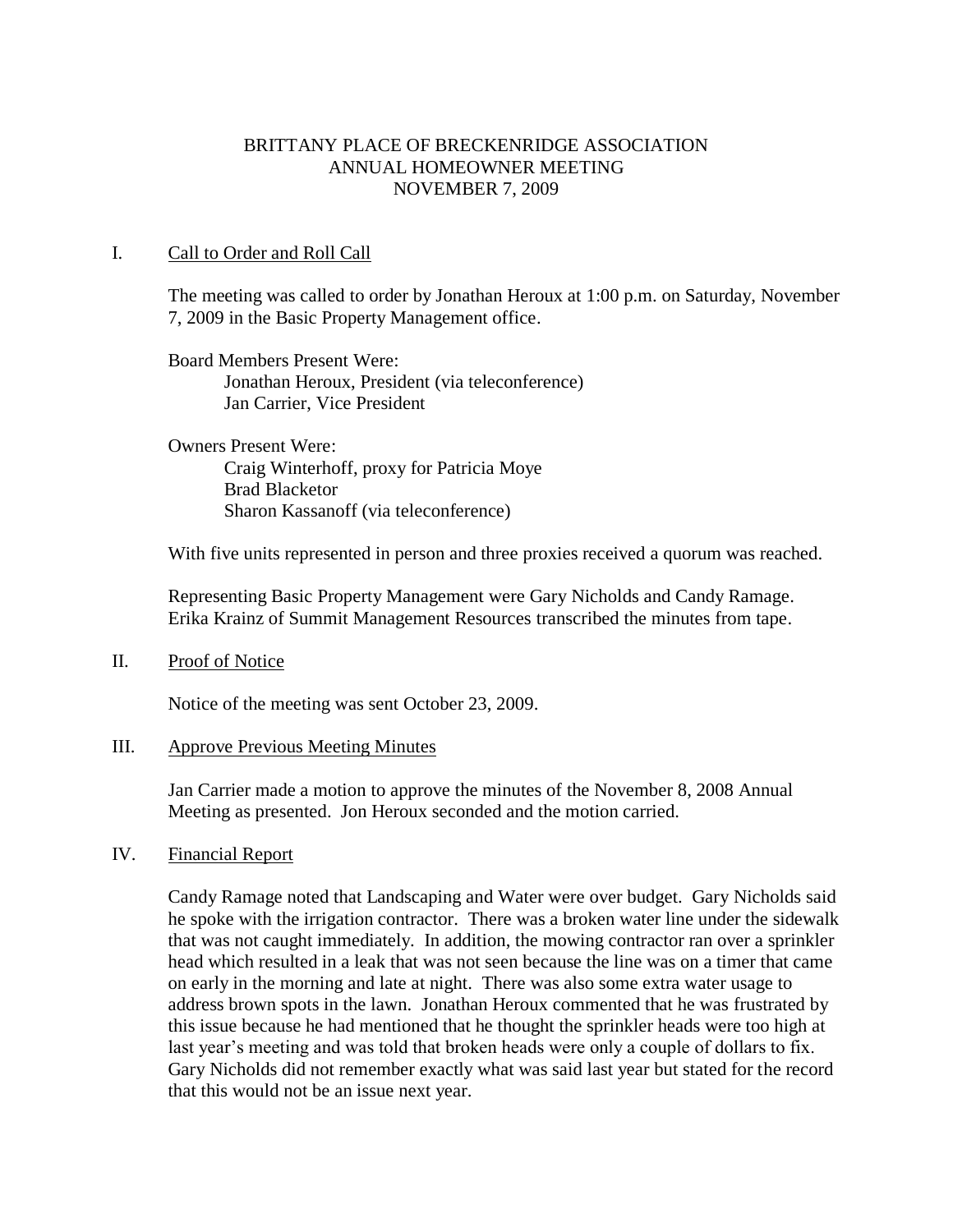Candy reviewed the changes to the 2010 Budget as compared to the 2009 Budget:

- 1. Tax and Audit removed this line item as she will prepare the tax return in the future at no charge to the Association.
- 2. Insurance reduced from \$1,700 to \$1,000 based on actual owner reimbursements for their policies.
- 3. Landscaping and Grounds Gary Nicholds said he planned to switch contractors to Greenscapes because he is less expensive.
- 4. Legal Fees budgeted the same amount (\$500) as last year.
- 5. Management Fee flat for next year.
- 6. Snow Removal increased from \$4,000 to \$6,000 based on past actuals. Gary Nicholds was asked to add the name and contact information for the snowplow contractor to these minutes so owners can contact him. Colorado Mountain Maintenance Charles Johnson: 970-485-5999 Management was asked to try to keep the snow away from the side of the buildings as it is damaging the siding.
- 7. Water increased from \$1,500 to \$2,600 based on 2009 actuals as it is difficult to tell how much of 2009 Water expense was related to leaks mentioned earlier.

Any year-end surplus is usually transferred to the Reserve Fund. This year's projected deficit will be taken from retained earnings.

Sharon Kassanoff said there was only one sign indicating reserved parking by her unit. She asked if some of the signs being stored in the dumpster shed could be moved out into the parking lot. She also commented that there was a lot of garbage behind the barn.

Jan Carrier made a motion to approve the 2010 Budget with a dues increase as discussed (approximately \$100/home/year, \$35/condominium/year and \$10/garage/year). Jonathan Heroux seconded and the motion carried.

# V. Old Business

# *A. Dumpster Shed*

The door of the dumpster shed has been repaired but Jan Carrier noted it was not locked most of the time. She thought it was supposed to be locked. Gary Nicholds said the trash contractor did not get out of the truck to lock it after emptying the dumpster, and noted there had not been any problems recently with unauthorized dumping.

## VI. New Business

# *A. Landscaping Project*

The total cost for the landscaping project will be about \$4,000. Gary Nicholds said the irrigation system was installed, trees planted and mulch spread. The lines